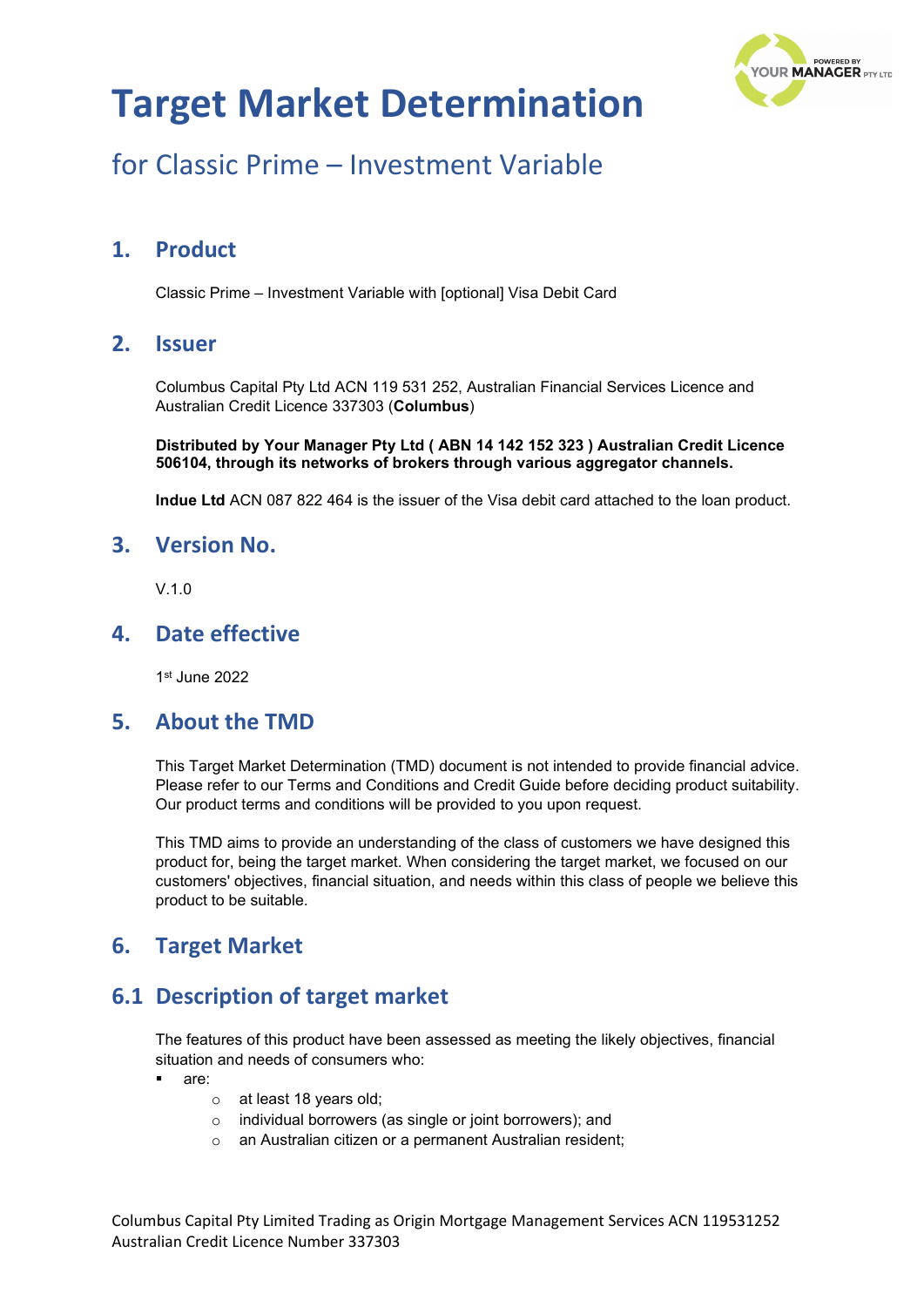

# for Classic Prime – Investment Variable

- require a loan to purchase or refinance an investment property and who may also wish to release some of the equity in their property for other purposes such as to consolidate debt or to be used for personal or investment purposes;
- require an offset account;
- require the use of a Visa Debit card;
- require the flexibility of a variable interest rate;
- require the ability to make additional extra repayments without penalty; and
- want the option of either principal and interest or interest only repayments.
- satisfy our eligibility criteria:

Although variable interest rates fluctuate, the product meets the likely objectives, financial situation and needs of consumers in the target market because it allows them to deposit funds into an offset account and/or make additional payments directly into the loan to reduce the amount of interest payable whilst maintaining the ability to draw on surplus funds when required. This product also allows consumers to select interest only or principal and interest repayments in order to reduce their overall debt and build equity.

### **6.2 Classes of consumers for who the product may not be suitable**

This product may not be suitable for consumers who:

- do not meet the eligibility requirements;
- are seeking the certainty of fixed repayments over the term of the loan;
- are looking to purchase or refinance a residential owner occupied property;
- are looking to construct a property; or
- require the ability to provide alternative methods of income verification.

### **6.3 Description of the Product, including key attributes**

- Variable interest rate;
- Repayment options:
	- o principle and interest; or
	- o interest only
- Redraw available
- Minimum loan size: \$50,000
- Maximum Loan Size: \$2,000,000 (subject to LVR and postcode policy)
- Maximum LVR:
	- o 80% for Inner-City postcodes
	- o 90% for Regional postcodes
	- o 95% for Metro and Non-Metro postcodes
- Offset facility available
- Application fee is payable
- Settlement fee is payable
- Valuation fee is payable
- Ongoing fee is payable

### **7. Distribution Conditions/ Restrictions**

Columbus Capital Pty Limited Trading as Origin Mortgage Management Services ACN 119531252 Australian Credit Licence Number 337303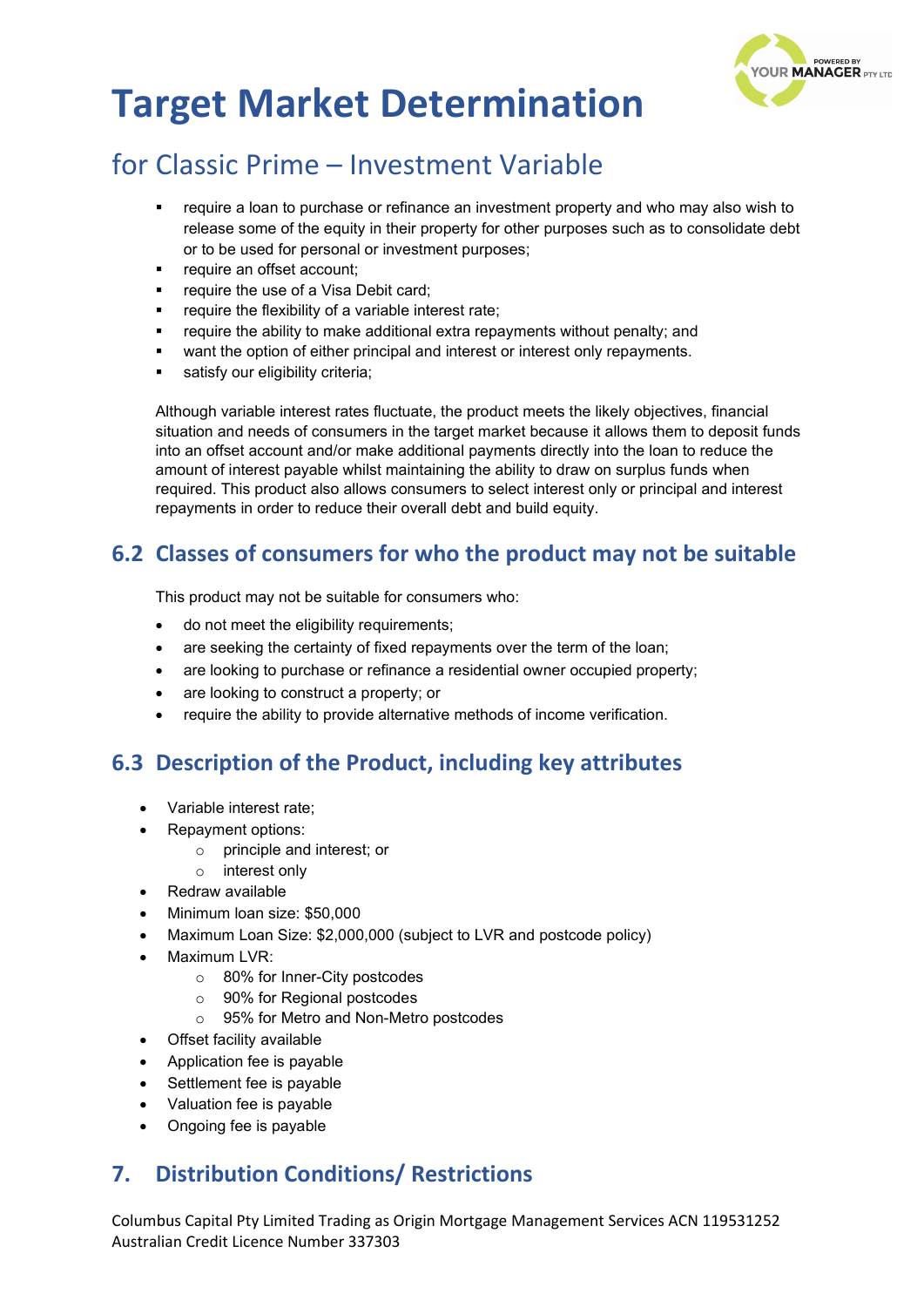

## for Classic Prime – Investment Variable

The following distribution channels and conditions have been assessed as being appropriate to direct the distribution of the product to the target market:

- **Direct** 
	- Online
	- By phone
	- In person (e.g. branch, agency, or premises visit)
- Third party Accredited mortgage brokers subject to Best Interests Duty (BID)

The distribution channels and conditions are appropriate because:

- the product has a wide target market;
- our staff have the necessary training, knowledge and accreditation (if required) to assess whether the consumer is within the target market. All of our staff must continually satisfy annual compliance reviews.
- we rely on existing distributors, methods, controls and supervision already in place;
- our approval system has checks and controls in place to flag applicants who may be outside the target market; and
- accredited mortgage brokers are subject to a higher duty under BID to ensure that the product is in the best interests of the particular consumer.

#### **8. TMD Reviews**

We will review this TMD as follows:

| Initial review  | Within 12 months of the date of this TMD                                                                                                                                                                                                                                                                                                                                                                                                                                                                                                                                                                   |  |
|-----------------|------------------------------------------------------------------------------------------------------------------------------------------------------------------------------------------------------------------------------------------------------------------------------------------------------------------------------------------------------------------------------------------------------------------------------------------------------------------------------------------------------------------------------------------------------------------------------------------------------------|--|
| Periodic review | Each year on the anniversary of this TMD.                                                                                                                                                                                                                                                                                                                                                                                                                                                                                                                                                                  |  |
| Review triggers | Specific events will prompt Columbus to review this TMD, which<br>includes:<br>A significant dealing of the product to consumers outside the<br>target market occurs;<br>A significant number of complaints are received from<br>customers in relation to the product;<br>A significant number of defaults occur;<br>۰<br>A significant breach has occurred in connection with the<br>۰<br>issuing and distribution of this product; and<br>A significant number of late repayments are being recorded;<br>۰.<br>A material change is made to this product.<br>Unexpected early stage arrears are detected |  |

If a review trigger occurs, we will complete a review of the TMD within ten business days. Meanwhile, we will cease to offer this product to our customers until our TMD review concludes and any necessary changes to the product or TMD, including distribution methods, are made.